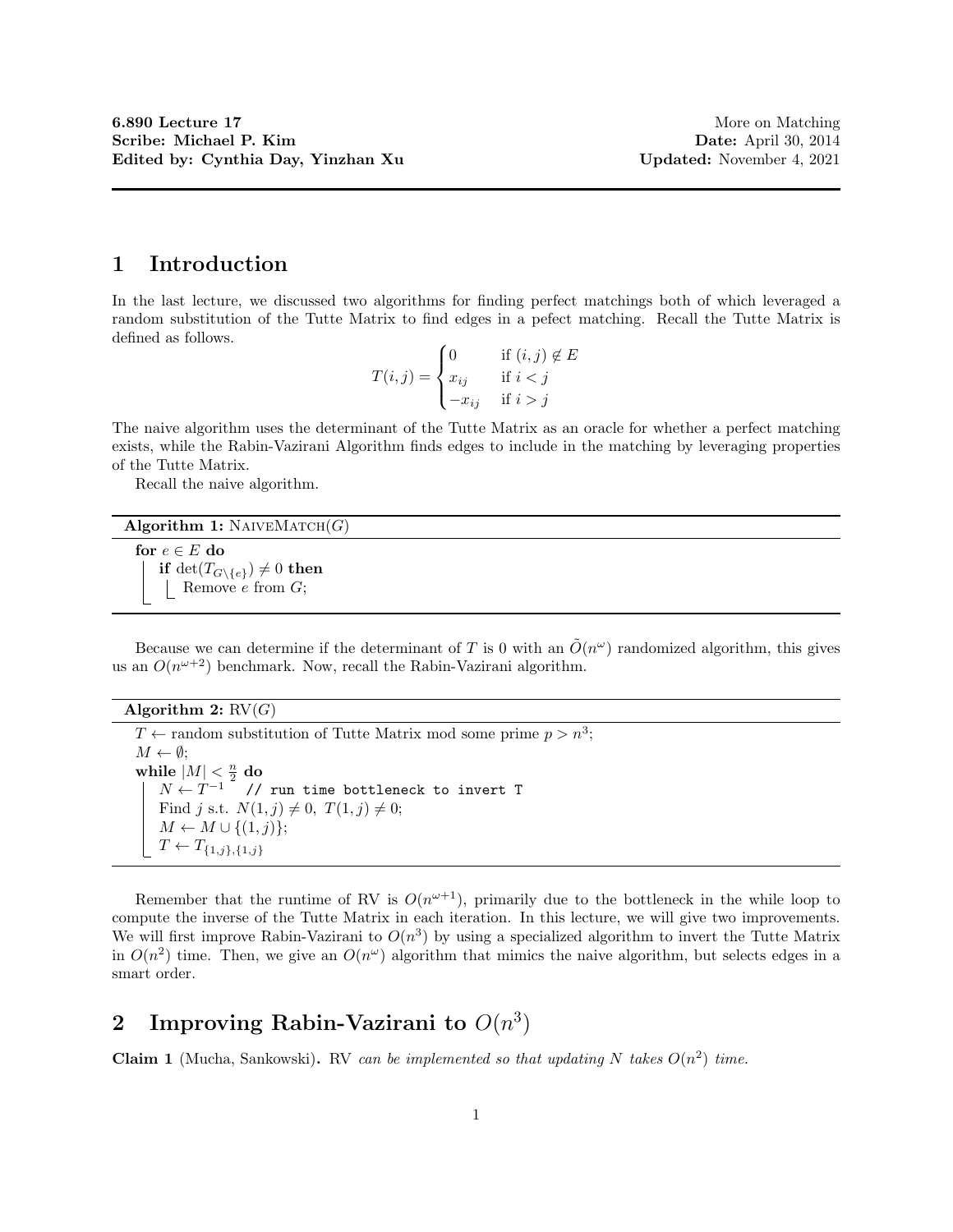**Corollary 2.1.** Perfect matchings can be found in  $O(n^3)$  time.

To see Claim 1, we will start by proving a lemma, which we will use to recompute the necessary parts of the Tutte Matrix in  $O(n^2)$  time.

**Lemma 2.1.** Let M be an  $n \times n$  invertible matrix. Let  $N = M^{-1}$ . Let M and N be of the following form.

$$
M = \begin{array}{c|c} & k & n-k \\ k & \overline{X} & \overline{Z} \\ n-k & Y & W \\ \hline \end{array} \qquad N = \begin{array}{c|c} & k & n-k \\ k & \widehat{X} & \widehat{Z} \\ \hline \hat{Y} & \widehat{W} \\ \hline \end{array}
$$

If  $\widehat{X}$  is invertible, so is W, with  $W^{-1} = \widehat{W} - \widehat{Y} \cdot \widehat{X}^{-1} \cdot \widehat{Z}$ .

*Proof.* We know  $M \cdot N = I$ . This means that  $Y\hat{X} + W\hat{Y} = 0$ . By assumption,  $\hat{X}$  is invertible, so Y =  $-W\hat{Y}\hat{X}^{-1}$ . We also know that  $Y\hat{Z} + W\hat{W} = I$ . We can combine these facts to obtain the following result.

$$
(-W\widehat{Y}\widehat{X}^{-1})\widehat{Z} + W\widehat{W} = I
$$
  

$$
\implies W \cdot (\widehat{W} - \widehat{Y}\widehat{X}^{-1}\widehat{Z}) = I
$$

Thus, W is invertible and its inverse is  $\widehat{W} - \widehat{Y} \cdot \widehat{X}^{-1} \cdot \widehat{Z}$ .  $\cdot \hat{Z}$ .

Note that this lemma also holds for permutations of the columns/rows of M. In particular, this means we can apply the lemma to the Tutte matrix, where X is the  $2 \times 2$  matrix formed by rows 1 and j and columns 1 and j and W is  $T_{\{1,j\},\{1,j\}}$ . WLOG, we'll assume  $j = 2$ . Then, if we let  $W = N[3..n, 3..n] = N_{\{1,2\},\{1,2\}},\}$  $Y = N[3..n, {1, 2}], X = N[{1, 2}, {1, 2}], Z = N[{1, 2}, 3..n],$  we will obtain

$$
T_{\{1,2\},\{1,2\}}^{-1} = N_{\{1,2\},\{1,2\}} - N_{3..n,\{1,2\}} \cdot N[\{1,2\},\{1,2\}]^{-1} \cdot N[\{1,2\},3..n]
$$

by Lemma 2.1. We know that  $N[{1, 2}, {1, 2}]^{-1}$  exists since  $N[1, 1] = N[2, 2] = 0$  because N is skewsymmetric and  $N[1, 2] = -N[2, 1] \neq 0$  because  $j = 2$  was chosen to be such that  $N[1, j] \neq 0$ .

Additionally, we claim that we can compute this matrix inverse in  $O(n^2)$  time. The inverse requires the subtraction of two  $(n-2) \times (n-2)$  matrices which takes  $O(n^2)$  time, and requires computing an  $(n-2) \times (n-2)$ matrix by the multiplication of an  $(n-2) \times 2$  matrix by a  $2 \times 2$  matrix, and then a  $(n-2) \times 2$  matrix by a 2 ×  $(n-2)$  matrix. These multiplications also take  $O(n^2)$  time. Thus, with minor modifications to the Rabin-Vazirani Algorithm, we come up with an  $O(n^3)$  time algorithm for finding a perfect matching. This algorithm can be further modified to compute perfect matchings in bipartite graphs in  $O(n^{\omega})$  time, but this result is not generalizable to other graphs.

# 3 Improving Naive Search to  $O(n^{\omega})$

**Theorem 3.1** (Harvey). There is an  $\tilde{O}(n^{\omega})$  time algorithm for finding perfect matching in general graphs.

The algorithm by Harvey reimplements the naive algorithm for perfect matching. The naive version uses the determinant of the Tutte Matrix as an oracle for whether a perfect matching exists, and incrementally removes unnecessary edges. The key idea to the improved version is to choose a way to access the edges such that checking if  $G \setminus \{e\}$  has a perfect matching is cheap. Consider the following lemma.

**Lemma 3.1.** Let M be an invertible  $n \times n$  matrix and  $S \subseteq [n]$  be a subset of the rows/columns. Let M be an  $n \times n$  matrix such that if  $\tilde{M}(i, j) \neq M(i, j)$ , then  $i, j \in S$ . Finally, let  $\Gamma = I_{|S|} + (\tilde{M}[S, S] - M[S, S])M^{-1}[S, S]$ . Then the following statements are true.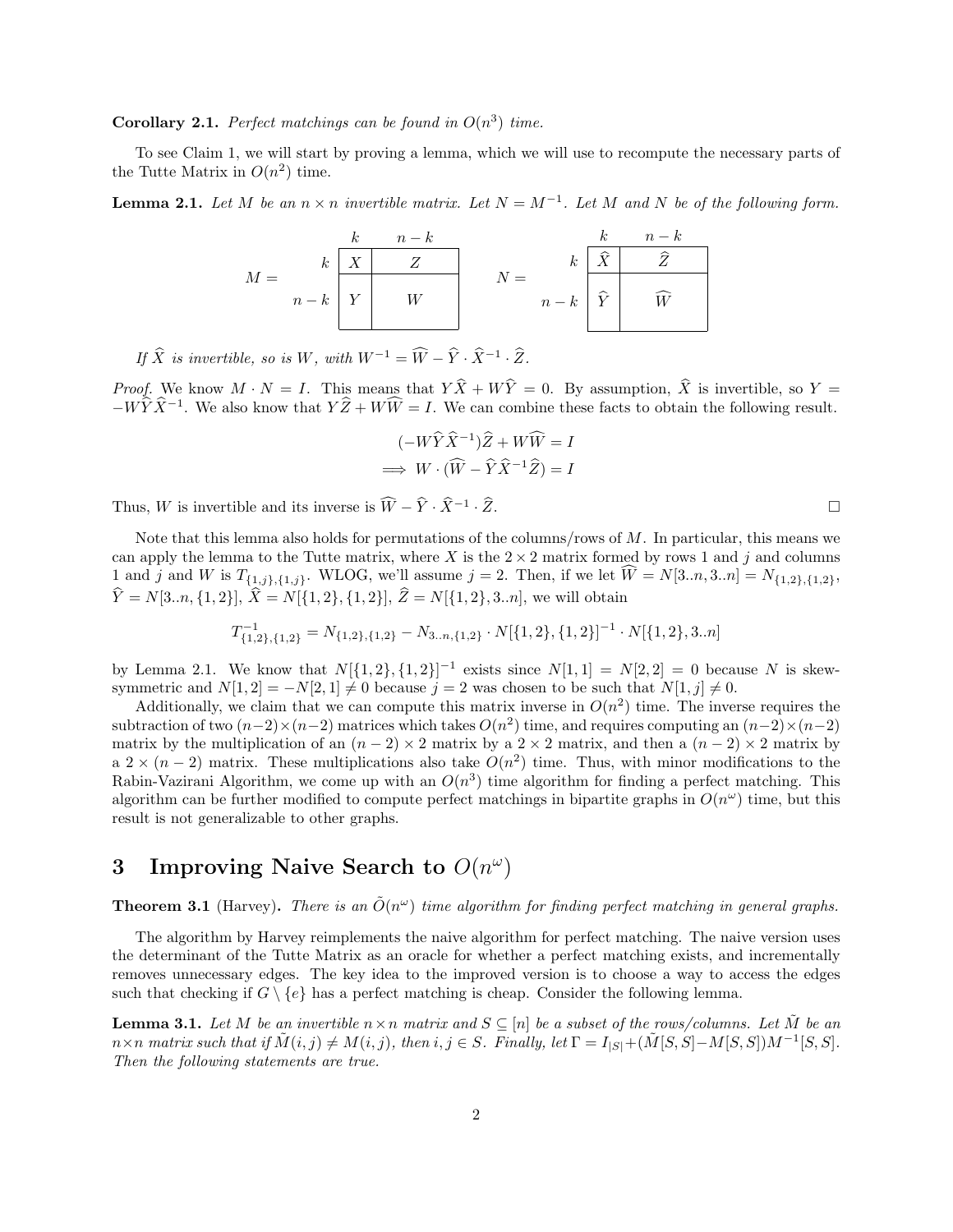1.  $\tilde{M}$  is invertible if and only if

 $det(\Gamma) \neq 0$ 

2. If  $\tilde{M}$  is invertible, then its inverse is

 $\tilde{M}^{-1} = M^{-1} - M^{-1}[:, S] \Gamma^{-1} (\tilde{M}[S, S] - M[S, S]) M^{-1}[S, :]$ 

An immediate corollary of 1 is that we can check if  $\tilde{M}$  is invertible in  $O(|S|^{\omega})$  time. Also, if we're only interested in  $\tilde{M}^{-1}[S, S]$ , then we can compute this submatrix by using a  $|S| \times |S|$  submatrix of  $M^{-1}$  in each submatrix in 2 of the lemma. In this case, the overall time to compute  $\tilde{M}^{-1}[S, S]$  is  $O(|S|^{\omega})$  given M and  $M^{-1}$ .

Let  $N = T^{-1}$ . Let  $\tilde{T}$  be the Tutte matrix corresponding to G with edge  $(i, j)$  removed. That is,  $\tilde{T}$  is T with  $\tilde{T}(i, j) = \tilde{T}(j, i) = 0$ .

**Claim 2.** Checking if  $det(\tilde{T}) \neq 0$  is in  $O(1)$  time.

To see this claim, note that we need to check if  $\det(\Gamma) \neq 0$  where in this case  $\Gamma$  is as follows.

$$
\Gamma = \begin{bmatrix} 1 & 0 \\ 0 & 1 \end{bmatrix} + \begin{bmatrix} 0 & -T(i,j) \\ T(i,j) & 0 \end{bmatrix} \cdot \begin{bmatrix} 0 & N(i,j) \\ -N(i,j) & 0 \end{bmatrix}
$$

$$
= \begin{bmatrix} T(i,j)N(i,j) + 1 & 0 \\ 0 & T(i,j)N(i,j) + 1 \end{bmatrix}
$$

Thus,  $G \setminus \{(i, j)\}\$ has a perfect matching if and only if  $T(i, j) \cdot N(i, j) \neq -1$ .

Thus, we can detect the presence of a perfect matching quickly, and we have that  $\tilde{T}$  is the substituted Tutte Matrix of  $G \setminus \{(i,j)\}\)$ . Now all that remains to be seen is how to recompute  $\tilde{T}^{-1}$ , the updated version of N. We could naively do this in  $O(n^2)$  time, by the previous lemma but this would only give us an  $O(n^4)$ algorithm. We need to do something more sophisticated to obtain the desired  $O(n^{\omega})$  run time.

Let  $S_1, S_2 \subseteq V$  where  $|S_1| = |S_2|$ . Let's try removing edges from  $S_1 \times S_2$  according to Algorithm 3.

#### Algorithm 3: DELETECROSS $(S_1, S_2)$

```
if |S_1| = |S_2| = 1 then
 S_1 = \{s\}, S_2 = \{r\};if T(s,r) \cdot N(s,r) \neq -1 then
      T(s,r) = T(r,s) = 0 // remove (s,r)UPDATEN;
      RETURN \{(s,r)\};else
S_1 \leftarrow S_{11} \cup S_{12}, S_2 \leftarrow S_{21} \cup S_{22} // partition S1 and S2 each into two equal subsets;
    R \leftarrow \emptysetfor i, j \in \{1, 2\} do
      U \leftarrow \text{DELETECross}(S_{1i}, S_{2j});UPDATEN;
      R \leftarrow R \cup U;Return R;
```
While this recursive procedure will work, the question that remains is how to update  $N$  efficiently. The solution will be to update only  $N[S_1\cup S_2, S_1\cup S_2]$  after each DELETECROSS call within DELETECROSS( $S_1, S_2$ ).

In particular, we will maintain the invariant that within DELETECROSS $(S_1, S_2)$ ,  $N[S_1 \cup S_2, S_1 \cup S_2]$  will be correct. Then at the base case when  $|S_1| = |S_2| = 1$ , we will have the correct values  $T(s, r)$  and  $N(s, r)$ and we can correctly figure out whether  $(r, s)$  can be deleted.